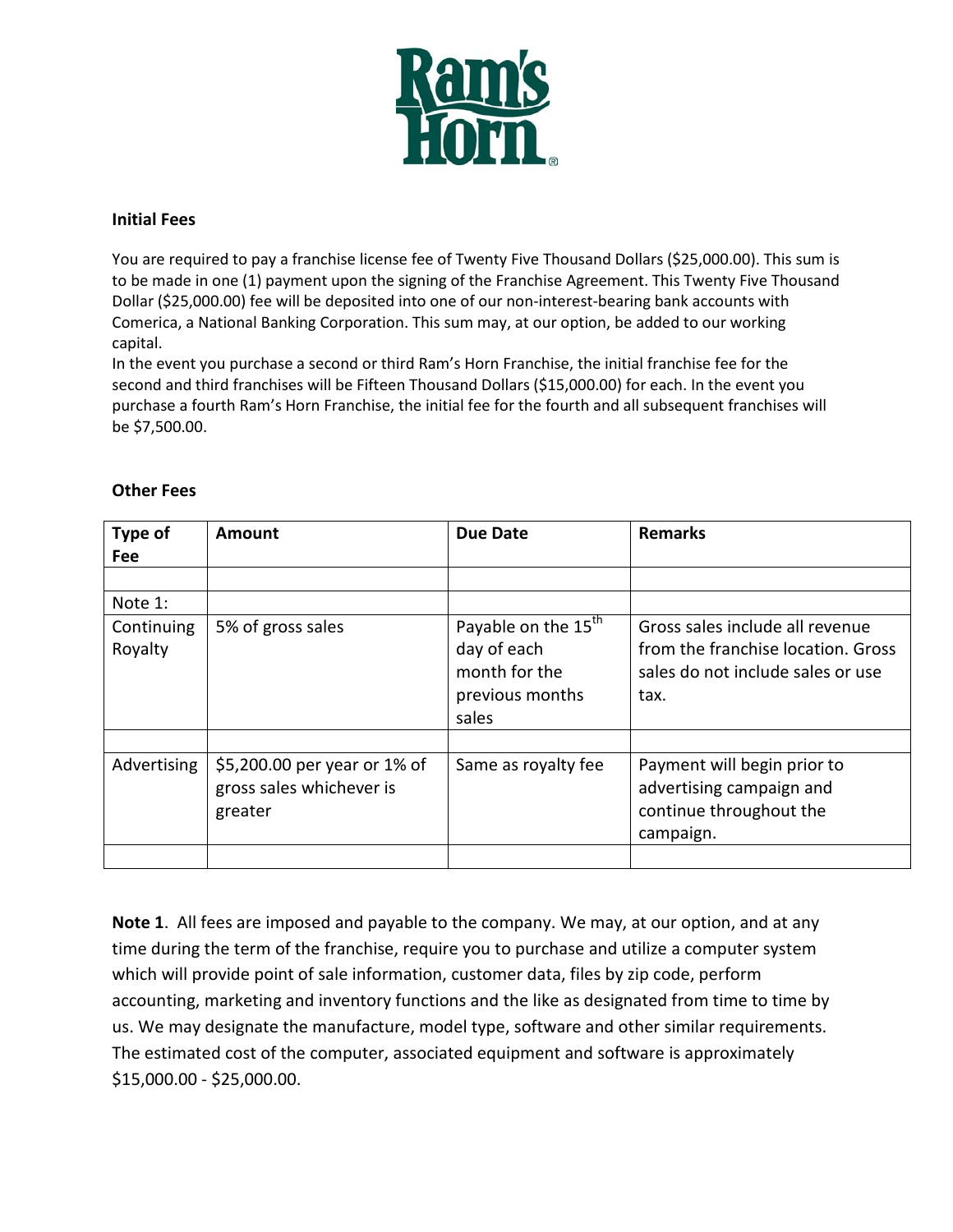## **Estimated Initial Investment**

| <b>Category of</b>        | <b>Amount</b>       | <b>Method of</b>             | <b>When Due</b>  | <b>To Whom Paid</b>      |
|---------------------------|---------------------|------------------------------|------------------|--------------------------|
| Investment                |                     | <b>Payment</b>               |                  |                          |
|                           |                     |                              |                  |                          |
| <b>Initial Franchise</b>  | \$25,000.00         | Lump Sum                     | At signing of    | Us                       |
| Fee                       |                     |                              | Franchise        |                          |
|                           |                     |                              | Agreement        |                          |
| Note 1:                   | \$5,500.-\$9,000.   | Note 1                       | Note 1           | Landlord                 |
| <b>Leased Real Estate</b> |                     |                              |                  |                          |
| <b>Security Deposit</b>   | \$5,500-\$9,000     | Lump Sum                     | Prior to Opening | Landlord, Utility        |
|                           |                     |                              |                  |                          |
| Note 2:                   | \$50,000-\$150,000  | Note 2                       | Prior to Opening | Contractors and          |
| Leasehold                 |                     |                              |                  | materials suppliers      |
| Improvements              |                     |                              |                  |                          |
| Equipment and             | \$50,000-\$300,00   | Note 3                       | Prior to Opening | Equipment supplier       |
| <b>Fixtures</b>           |                     |                              |                  |                          |
| Beginning                 | \$6,000-\$10,000    | Lump Sum                     | Prior to Opening | Approved supplier        |
| Inventory                 |                     |                              |                  |                          |
|                           |                     |                              |                  |                          |
|                           |                     |                              |                  |                          |
| Insurance                 | \$4,000-\$10,000    | Lump Sum                     | Prior to Opening | <b>Insurance Company</b> |
| <b>Signs</b>              | \$4,000-\$10,000    | Lump Sum                     | Prior to Opening | Contractors              |
| <b>Additional Funds</b>   | \$0-\$10,000        | As Incurred                  | Prior to Opening | Employees,               |
| (3 months)                |                     |                              |                  | Vendors, Landlord,       |
|                           |                     |                              |                  | <b>Utilities</b>         |
|                           |                     |                              |                  |                          |
| <b>Advertising Funds</b>  | \$500-\$1,500       | As Incurred                  | As Incurred      | Us or as you select      |
| (3 months)                |                     |                              |                  | with our approval        |
|                           |                     |                              |                  |                          |
| <b>TOTAL:</b>             | \$150,500-\$534,500 | Does not include real estate |                  |                          |

**Note 1**. You must secure suitable real estate for your restaurant. The minimum size of the restaurant is 3,200 square feet. These amounts assume the restaurant facility is leased. The actual amount of monthly rent will vary based on many factors including, by way of example only, the location, size and condition of the facility. If you purchase the restaurant facility the cost will vary based upon these same factors.

**Note 2**. You may elect to finance these improvements. If you do then the monthly payment will vary in accordance with the agreement with your lender. No representation is made by us that financing will be available.

**Note 3.** We will consider renovations and or conversions of an existing restaurant to meet the requirements of Ram's Horn that may lessen the costs.